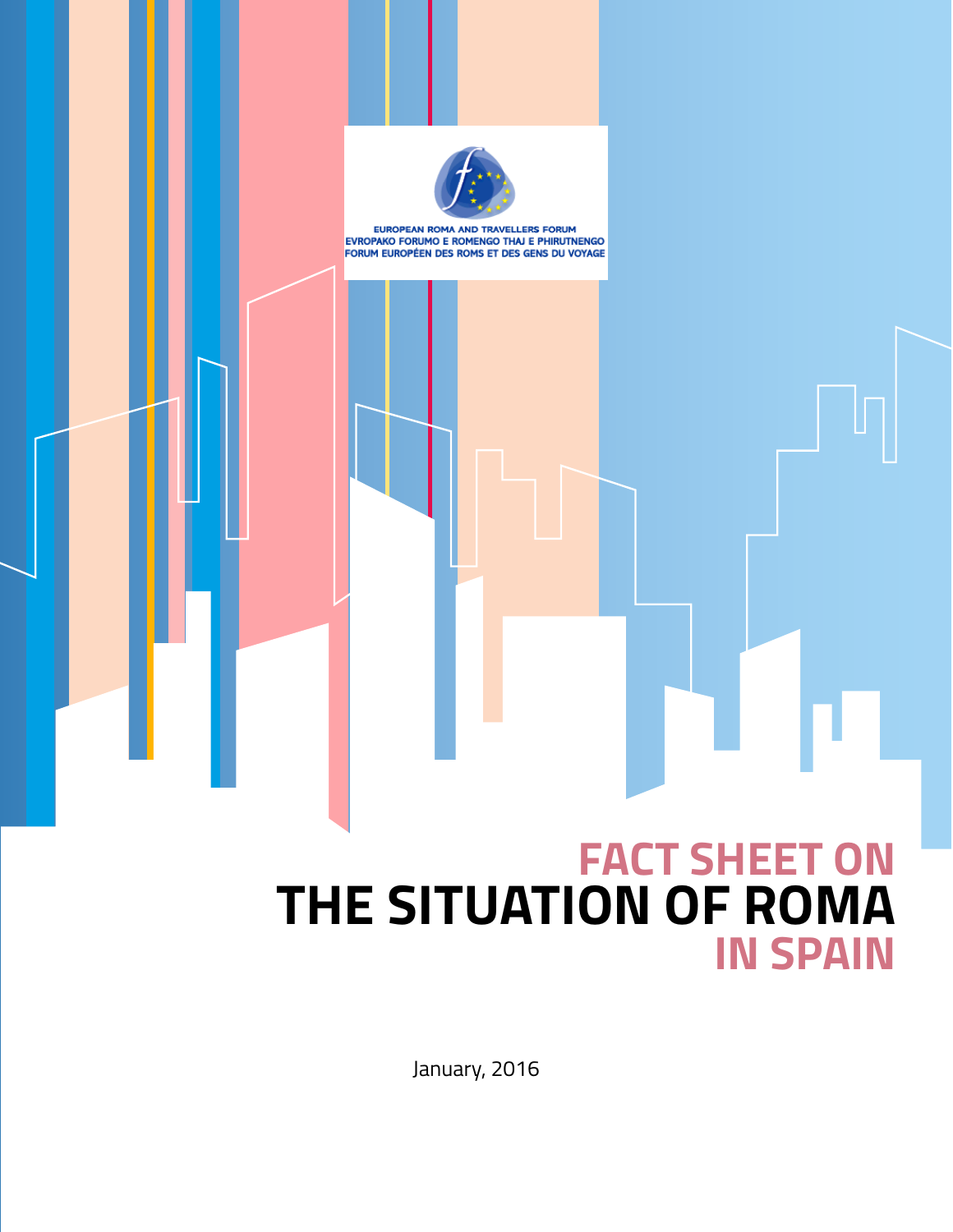The European Roma and Travellers Forum (ERTF) which is the most representative Roma organization in Europe, is active in pushing for improvements in the living conditions of the Roma and in combating racial discrimination. The ERTF has a partnership agreement with the Council of Europe, which provides it with a political dimension and a privileged relationship with the various organs of the Organisation. It addresses governments, intergovernmental organisations, political groups, companies and other non-state actors. It seeks to disclose discrimination of Roma accurately, quickly and persistently. It researches the facts relating to individual cases and patterns of human rights abuse. These findings are publicized, and members, supporters and staff mobilize public pressure on governments and others to stop the abuses.

The ERTF and its members are committed to the aim of achieving equal rights and equal opportunities for Roma in Europe as well as increasing political participation. The ERTF takes an active role in the fight against discrimination (anti-Gypsyism) and for the full realisation of human rights

#### EUROPEAN ROMA AND TRAVELLERS FORUM

1 quai Jacoutot, 67075 F-Strasbourg

Tel: +33 (0)3 90 21 43 31 web www.ertf.org Email: info@ertf.org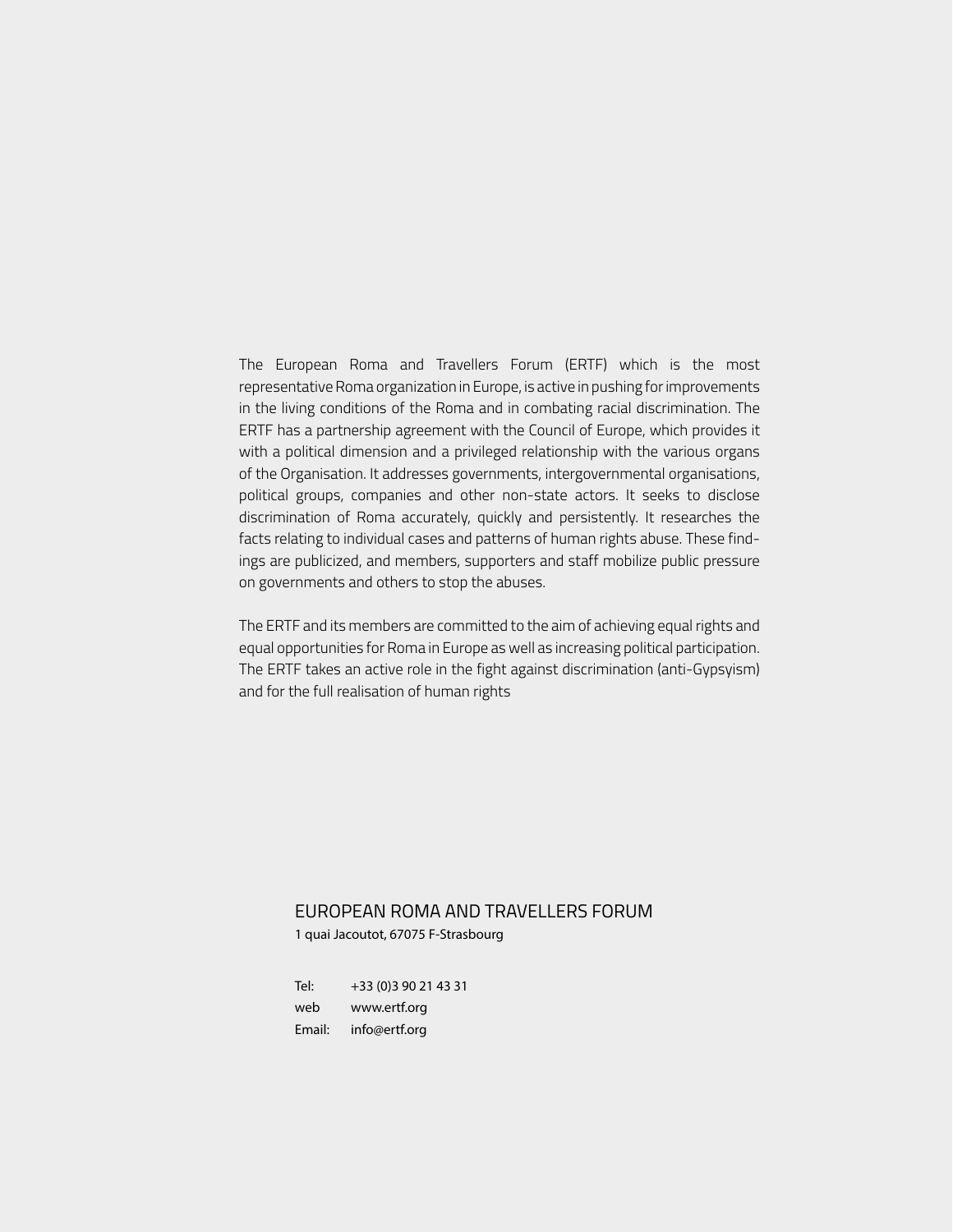|                 | <b>Population:</b> 46,815,916 to the National Census of 2011                                                                 |
|-----------------|------------------------------------------------------------------------------------------------------------------------------|
| Roma population | <b>Official:</b> I No data                                                                                                   |
|                 | <b>Estimated</b> Between 725 000 and 750 000 according to average estimate by European<br>Union i.e. 1.57% of the population |

# **GENERAL DESCRIPTION**

According to a survey conducted in 2007, there are **750 000 Roma in Spain (ES), but Spanish Roma, in other words "gitanos", are not officially recognized as an ethnic minority in the country**. It is extremely important to understand the difference between Spanish Gitano who are well-integrated even if facing, from time to time, discrimination in social and economic rights and a growing racism from the rest of society and Roma migrants who have arrived recently in Spain, live in harsh economic conditions and face considerable racial discriminations in all fields of life.

The discrimination against the Roma community is perceptible and attitudes have hardened since the economic crisis has severely affected Spain. According to a survey conducted by El Mundo, 40% of the Spanish would not tolerate a Roma as neighbor. Spain is commonly accepted as a role model when it comes to the Roma Inclusion within Europe. Yet, despite several projects, policies and actions undertaken by the government and mostly by non-governmental organisations, this common idea should be reevaluated. The Roma community in Spain, today, is still disadvantaged regarding the majority population in all fields of life: **education, employment, housing, health and access to public services**.

# **EXISTENCE OF LEGAL PROVISIONS**

#### **International instruments**

- **• United Nations (UN):**
	- Convention on the Elimination of All Forms of Racial Discrimination;
	- International Covenant on Civil and Political Rights and International Covenant on Economic, Social and Cultural Rights.
- **• Council of Europe (CoE):**
	- European Convention on Human Rights: Macedonia has ratified Protocol No12 (general prohibition of discrimination);
	- Revised European Social Charter ;
	- European Convention on the Exercise of Children's Rights
	- Framework Convention for the Protection of National Minorities;
	- European Charter on Regional or Minority Languages.
- **• European Union**

**- National Roma integration strategy 2012-2020**: Main four areas of the national strategy are education, employment, health and housing. Besides them, the national strategy aims to focus on Roma culture, combat discrimination and ensure a gender-based approach. In Spain, these policies all have a regional focus.

Page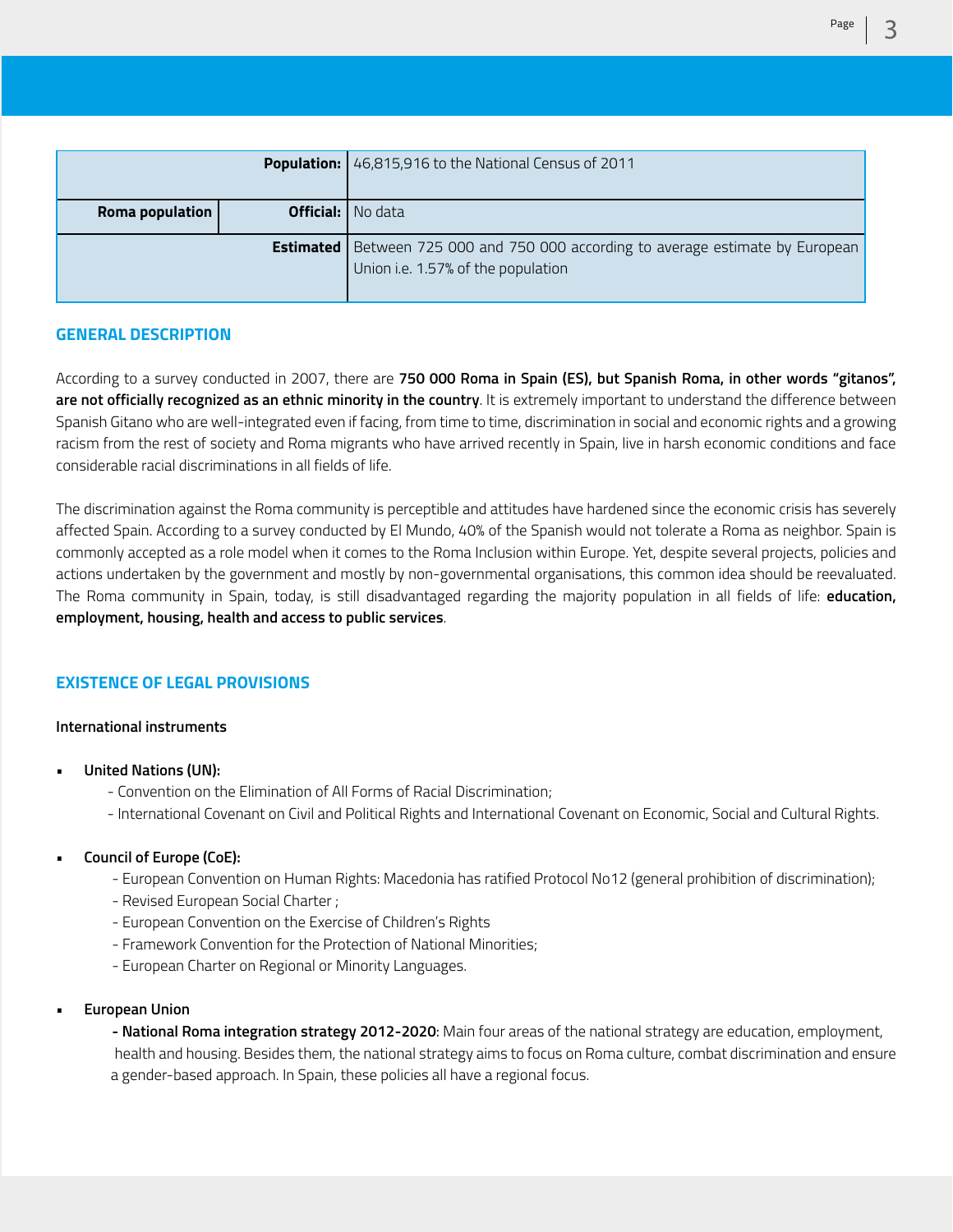#### **National provisions**

- ESF Operational Programme on Fight Against Discrimination
- The Spanish Employment Strategy 2012-2014
- **• Spain's operational plan (Plan Operativo 2014-2016 La Estrategia Nacional para la Inclusión Social de la Población Gitana en España 2012-2020)**: "Roma will be targeted through specific and mainstream measures both in the regional and national OPs. The national social inclusion and social economy OP includes the Roma-specific investment priority and envisages measures in the areas of employment, education, housing, health and social inclusion."1

# **DISCRIMINATION AND SOCIAL EXCLUSION**

Discrimination is a significant barrier to the social inclusion of Gitanos and Roma, encountered in the fields of education, housing, health, access to good services and the right to work, although Spanish Gitanos are well integrated and have a better access to all these social rights than Roma migrants. Within their ten-year struggle with the discrimination against Roma, The Area of Equal Treatment of the Fundación Secretariado Gitano points out that there were 1073 discrimination cases registered from 2003 till 20132 .

#### **EDUCATION**

Education remains one of the fields in which Roma are most discriminated against. **Low attendance rates, high level of illiteracy and school segregation** are still encountered by many Roma in Spain. Seventy percent of Roma over the age of 16 are illiterate<sup>3</sup> and high drop-out rates at different educational levels still remain as a significant challenge to overcome.

#### *Low attendance*

**In an age range between 16-26 years, it was established that one in 10 never studied**. Many Roma children do not obtain certification or diploma.

Besides, **the lack of service facilities provided to Roma such as the school bus service has also an impact on the attendance**. Transport service to get children to school does not extend consistently to the outskirts of cities. The camps of Roma communities are therefore not served.

#### *Pre-school education*

Although Spain has a positive reputation among European countries with regard to the **high rates of the primary school enrollment of Roma, it turns out to be negative when it comes to higher education**. Completion of upper-secondary-school, with a low percentage of 5%,4 is a weak point to be targeted and improved.

Spain followed the 2011 programme on the social inclusion of ethnic minorities. The guidelines put in place tools for facilitating inclusion, but this programme is not reserved o for the Roma and will not necessarily take into account the specific needs of children of the Roma community. Roma-specific projects will succeed only if the government adopts an approach centered on equality.

<sup>1</sup> http://ec.europa.eu/justice/discrimination/files/roma\_communication2015\_en.pdf

<sup>2</sup> https://www.gitanos.org/upload/83/83/Annual\_Report\_2014 - Discrimination\_and\_the\_Roma\_community.pdf

<sup>3</sup> http://elpais.com/elpais/2013/09/09/inenglish/1378734350\_880996.html?rel=rosEP

<sup>4</sup> https://www.opensocietyfoundations.org/voices/myth-spanish-model-roma-inclusion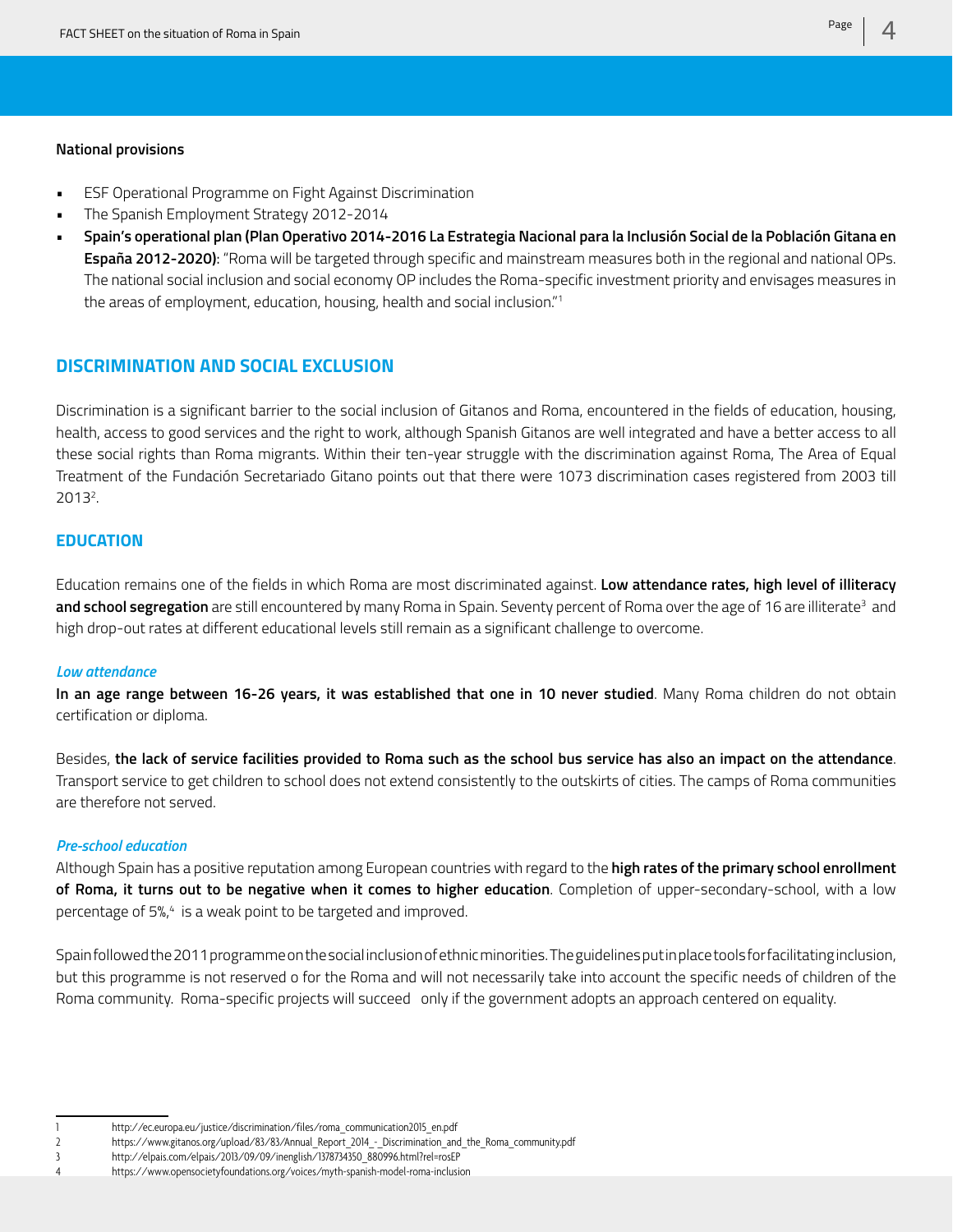#### *Higher drop-out rates and Absenteeism*

**The number of Roma children who drop out of school remains high with a percentage close to 65%**. The average age at which children leave school is approximately 12 years. Thus, early school leaving with a rate of 72.9% remains as one of the most serious educational problems to be addressed.<sup>5</sup>

**The school failure rate for Roma children is five times** higher than children from non-Roma families.

**Furthermore, tuition fees and extracurricular outputs are too high for families** to bear the cost and is an issue affecting the drop-out rates.

Roma boys' and girls' drop-out rates are alike at the early levels of education.<sup>6</sup> The rate of girls attending school is very high but drop-out is common when shifting from primary to secondary school, mostly due to family obligations. Roma women completing their university education are still a few.<sup>7</sup>

#### *Segregation in school*

**Racism towards the Roma community in schools persists**. A survey shows that 25% of Spanish parents do not want their children to share the same classroom with Roma students.<sup>8</sup>

**Disproportionate segregation in the schools provokes the rejection and the discrimination against Roma**, and perpetuates stereotypes. The non-Romani population is not willing to send their children to schools with a high proportion of Roma Meanwhile, in schools **having a high number of Romani children, the level of the quality of education is decreasing**.

#### *Positive practices*

There are also promising practises targeting Roma children coming from the civil society.

Fundación Secretariado Gitano has been launching campaigns each year since 2010 with different contents and methodologies. Using a workshop bus from an EU funded campaign "**When i grow up i want to be**" managed to reach Roma children and their families in the Roma neighborhoods of 38 cities. The target age group of the children was from 7 to 10 and the aim was to promote the secondary school attendance. Children were asked about their dream jobs and to create an artwork, which they could take home with a message: "Whatever your dream may be, finish secondary school". The campaign reached 2800 children.9 '**Roma with an education, Roma with a future**' was mainly targeting the early school leavers. It had an impact on the media, with reports and news on the Roma community and their education on national and regional television, radio and press. 'Fulfill your dreams' focused on supporting young people to finish the high school and find out about their dream jobs. As a result of a casting in 21 cities among 300 Roma students, 40 Roma students obtained a mentoring with the involvement of 10 prestigious companies. Lastly, '**#LeonorDropsOutOfSchool**' has been launched due to the recent alarming drop-out rates. In Spain, Roma children's right to education is not guaranteed, not often visible and not supported by the public authorities. As a public awareness campaign, it aims to make the education of Roma children a "state issue" and bring it to the center of the political debate.

**Nearly 70% of Spanish Roma adults are illiterate.** The level of education and qualification of Roma children is lower than that of the majority population. The Spanish National Roma Integration Strategy 2012 -2020 has five strategic lines of action to fight against the educational problems. Among them is the eradication of adult illiteracy and education of adults.<sup>10</sup>

- 5 https://www.gitanos.org/upload/64/76/RESUMEN\_EJECUTIVO.\_El\_alumnado\_gitano\_en\_secundaria\_\_ingles\_.pdf
- 6 https://www.gitanos.org/upload/83/83/Annual\_Report\_2014\_-\_Discrimination\_and\_the\_Roma\_community.pdf
- 7 http://www.romadecade.org/cms/upload/file/9810\_file1\_roma-inclusion-index-2015-s.pdf

<sup>8</sup> https://www.opensocietyfoundations.org/voices/myth-spanish-model-roma-inclusion

<sup>9</sup> http://ec.europa.eu/justice/discrimination/files/roma\_country\_factsheets\_2014/spain\_en.pdf

<sup>10</sup> http://ec.europa.eu/justice/discrimination/files/roma\_spain\_strategy\_en.pdf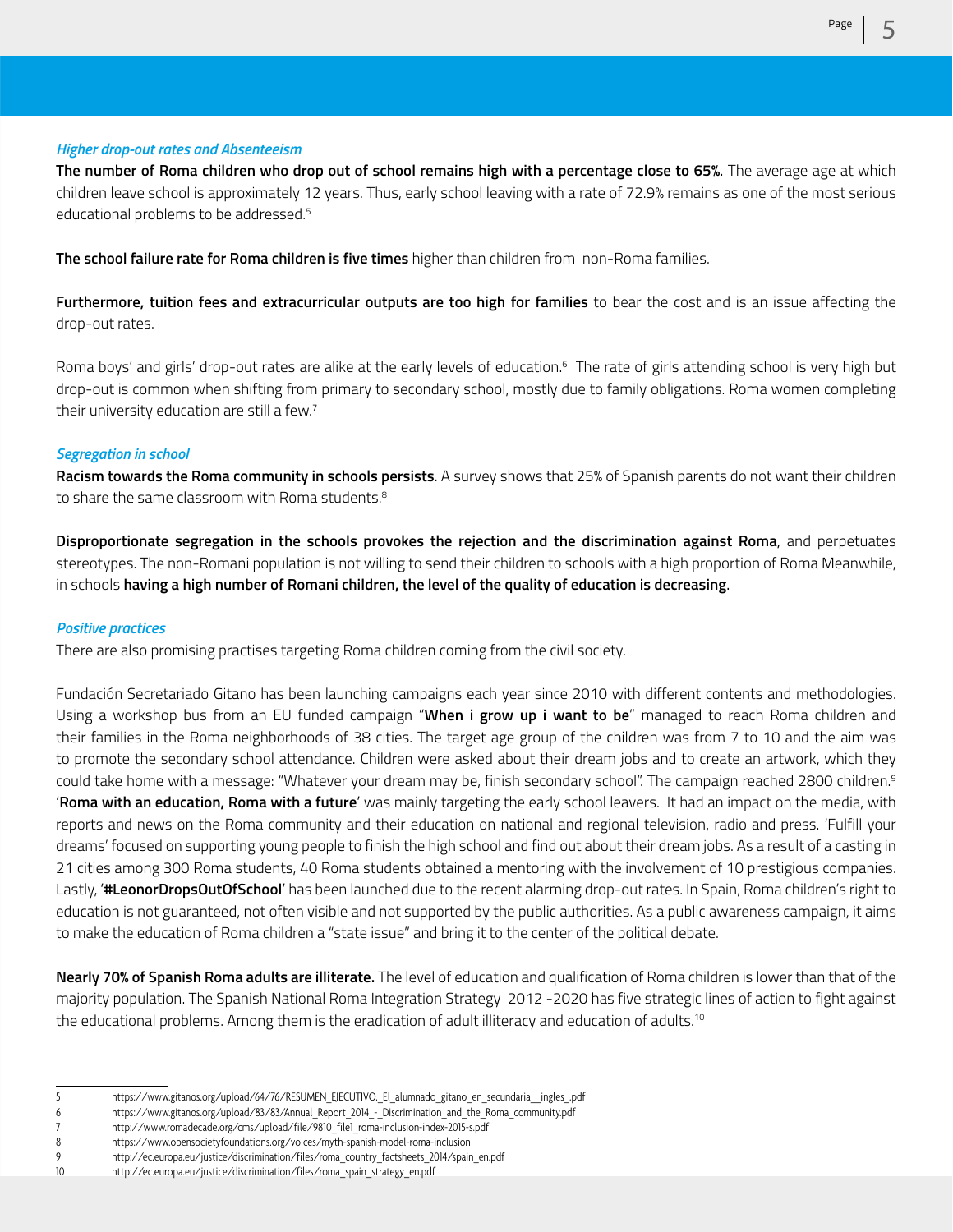The **Education working group of the Spanish State Council of Roma People** contributes to the implementation of the Spanish National Roma Integration Strategy (NRIS) by regular meetings and activities. **Yet, the lack of budget estimation within the NRIS and the Operational Plan 2014-2016 is a worrying element** which might obstruct the success of the projects and programmes.11

#### **EMPLOYMENT**

Economic well-being from the nineties to 2006 aided Roma to overcome unemployment and poor living conditions **whereas the economic crisis of today affects them exactly in the opposite way**.

In addition to a high unemployment rate due to the crisis, Roma who work also face low **profile, less stable jobs and a high percentage in the informal economy**. Besides, the majority of the population sees them as a 'social burden' and this triggers social discrimination.<sup>12</sup>

The social and economic crisis created a gap between the majority population and the Roma community. According to FOESSA, which carried out a comparative study on the period 2009-2013, a **major part of the Roma community was in extreme poverty (54%) in 2013** compared to 2009 when they were moderately poor. Data on poverty in the Roma Inclusion Index 2015, shows that 49% more Roma are at risk of poverty and 31% more live in absolute poverty than the total population.

#### *Poor educational and professional structure*

Roma face a high rate of unemployment, which has worsened by at least 22.6% in the last five years because of the crisis.

The **low professional qualification of Roma prevents them from accessing a variety of jobs** on the market. The Spanish labour market has become more complex and gradually restricted **notably in the field of construction where most Roma worked**.

Discrimination on the labour market Roma still face discrimination in the labor market. Belonging to the Roma community is an additional difficulty in obtaining employment. Spanish regulations have toughened and, the Roma, who practice itinerant trades are the subject of regular monitoring by the administration.

#### **This discrimination requires monitoring**.

#### *Street Begging*

**A distinction has to be made between the Gitanos from Spain and the Roma from Eastern Europe**. In fact, although Spain's Gitanos stopped begging nearly three decades ago, Eastern European Roma still beg.13 **The non-Spanish Roma, particularly from Eastern Europe, experience extreme poverty back in their country**. Social rejection makes it almost impossible for them to find a job, while a large majority do not have housing and are deprived of health-care. **These conditions leave them with no choice but street begging**. 14

<sup>11</sup> http://www.romadecade.org/contributions-from-decade-partners/overview-of-education-of-roma-in-spain/9787

<sup>12</sup> http://www.thelocal.es/20131122/the-crisis-makes-spains-gypsies-even-more-invisible

<sup>13</sup> http://www.thelocal.es/20131122/the-crisis-makes-spains-gypsies-even-more-invisible

<sup>14</sup> https://www.gitanos.org/upload/83/83/Annual\_Report\_2014\_-\_Discrimination\_and\_the\_Roma\_community.pdf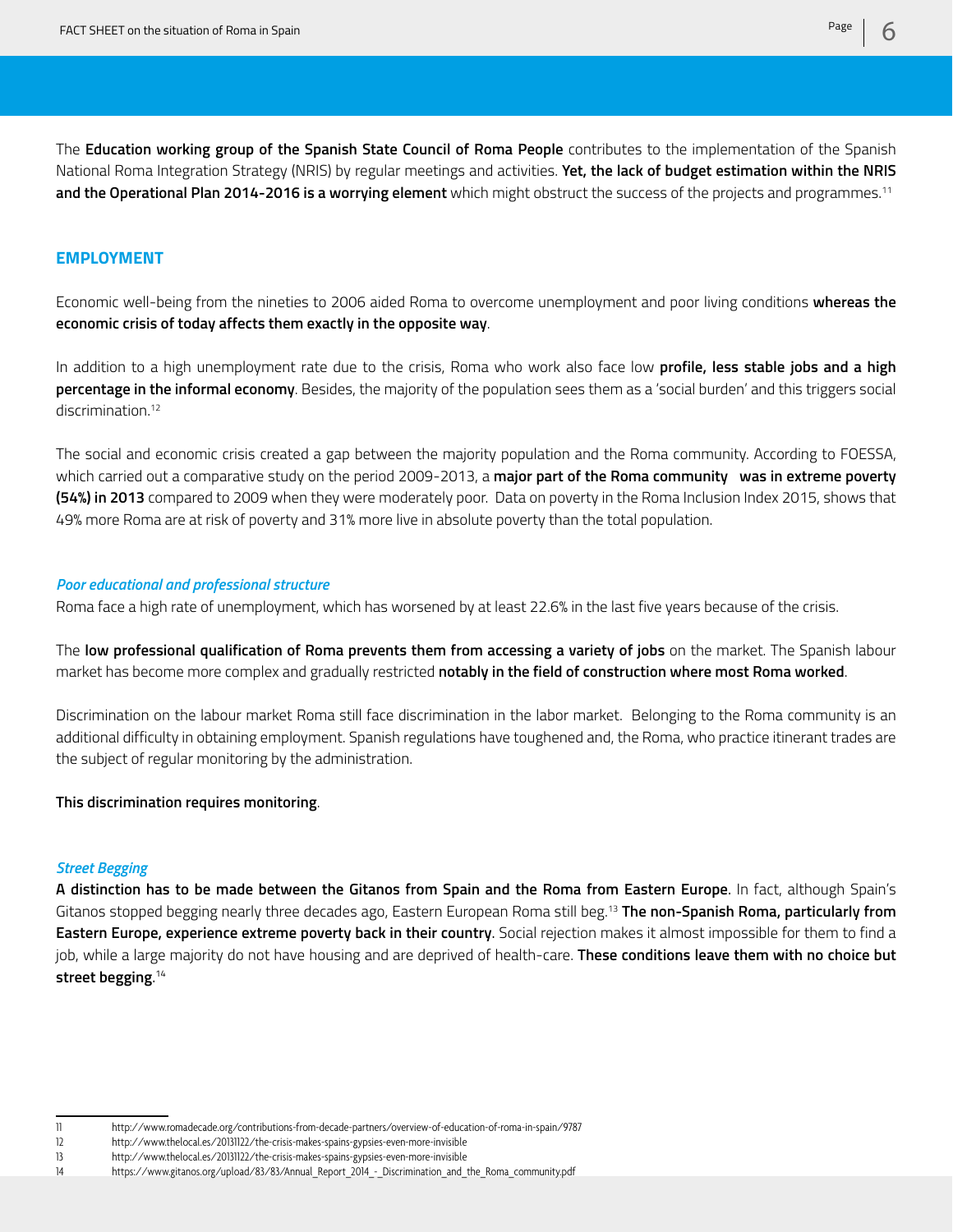#### *Positive developments*

A new Spanish programme "Acceder" is intended to improve access to employment. This programme assists people to access to the labor market regardless of their qualifications. It provides an additional element for the Roma community by providing further information and assistance in order to create his own company.15

**The results of this programme are not yet convincing** and it is difficult to extract data demonstrating a positive evolution since the economic and social crisis affects the Spanish labor market. Moreover, due to the crisis, there is a budget cut to Roma-specific programmes.

# **HEALTH**

**The life span of the Roma is 10 years less than that of the majority population while the infant mortality rate is three times**  higher. There is no data available on Roma people's access to health insurance<sup>16</sup>. They have limited access or no access to health services.

#### *Lack of health insurance coverage among the Roma population*

**The health insurance coverage is not guaranteed for a large majority of the Roma community**. Medical treatment and care management are inaccessible.

Moreover, it is often difficult for the Roma community to keep official documents in a safe place in case of loss or theft of the health insurance card it is difficult for them to pay 10 euros for a new one.

#### *Discrimination in the health care system*

Economic discrimination affects the Roma community and access to health services. Many reforms have been carried out in the Spanish system. The latter have deleted services and others have become chargeable.

**The Roma community no longer has access to local services where they had the opportunity to undergo treatment. These centers have been removed or relocated.** In the latter case, they are often too distant from the settlements.

Roma people face **indirect or direct discrimination** in the healthcare system due to the prejudices of the mainstream society:

- In a Clinic where a Roma student had her internship as a clinical assistant, a Roma patient needed to be bathed during the treatment. Although the woman was well groomed, interns asked each other in an unwilling way "Who wants to bathe the gypsy?" The Roma intern volunteered to bath the woman, but a nurse who was helping her said "this is disgusting. I am out of here!" The intern proposed to the family to take the necessary action (2013).
- A young 14-year-old Roma goes to a dental Clinique with his father to have braces. The father observed patients making payments after the treatment. When it was his son's turn, the medical assistant asked them to make the payment of 100 euros before receiving treatment. When the father pointed out seeing other patients making their payments afterwards, the assistant said that is the law and they had to leave if they didn't pay in advance (2013).

<sup>15</sup> http://ec.europa.eu/justice/discrimination/files/roma\_stories\_2013/spain\_en.pdf

<sup>16</sup> http://www.romadecade.org/cms/upload/file/9810\_file1\_roma-inclusion-index-2015-s.pdf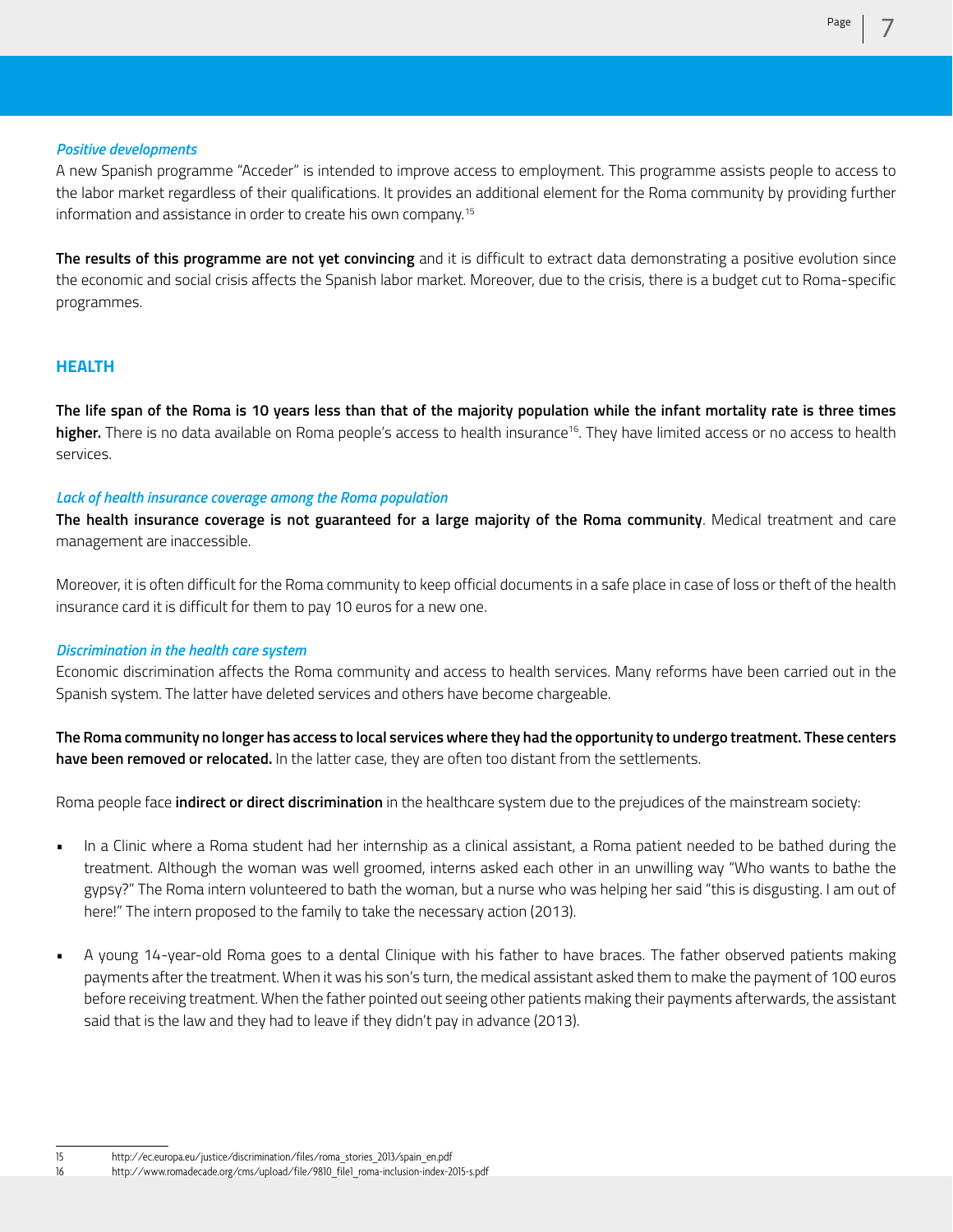**Some health care centers do not accept to treat Romanian Roma children** although they are protected by law and have a right to access to health care.

**The authorities themselves often make discriminatory remarks**. In a newspaper interview the Regional Minister of Health and Social Welfare of Andalusia said: "The best guarantee of equality in health-care is if the banker is sleeping next to the Gypsy's bed."17

To overcome the discrimination against Roma within the healthcare system, the Spanish state has trained health mediators to ensure more efficient and appropriate treatment of the Roma community. A network of 16 NGOs (Equi sastipen Network) supports and monitors Roma health. The **Spanish Network of Healthy Cities (RECS)** focuses its activities on disadvantaged groups. The **National Action Plan for Social Inclusion 2013-2016**, provides for measures to ensure access of vulnerable groups to health services.18

# **HOUSING**

There are governmental policies at national, regional and local level aimed at increasing the living standards and social inclusion of Roma; **one-third of the Roma population in Spain** is struggling with **poverty** and social exclusion as two major problems.19 According to the "Housing Map of the Roma Community in Spain, 2007", there are still **4% of Roma households living in slums and 12% in substandard housing**. 20

# *Lack of access to social housing*

Roma families are affected negatively by the economic crisis. It is harder today for many families to afford the cost of accommodation due to **poverty and there is a rise in court-ordered evictions. Roma who have property documents for their homes are less than 3% of the population**.

Social services responsible for assisting people in accessing housing and banks are less supportive of the Roma.

Public housing policies have to be reinforced together with other social policies and the planning and implementation of social housing should be taken into consideration by the structural funds.

#### *Improper living conditions in Roma settlements*

In Spain, most of the Roma households' standards are medium-quality. In spite of the destruction of slum housing, it is still **difficult for Roma families to have access to decent housing**. Moreover, due to the housing segregation, **more than 12% of them live in segregated neighborhoods, with indecent and low standards**. Overcrowded living conditions and lower housing standards are on the increase.21 Compared to the rest of the population, Roma households are more crowded, with an average of 2.44 more persons per room. **According to the Roma Inclusion Index of 2015, 1 % of Roma are homeless, 4% have no running water and 9% no electricity.** <sup>22</sup>

<sup>17</sup> http://www.gitanos.org/publicaciones/discriminacion14English/index.html#60/z

<sup>18</sup> http://ec.europa.eu/justice/discrimination/files/country\_assessment\_2014/spain\_en.pdf

<sup>19</sup> http://www.eesc.europa.eu/resources/docs/final-report\_en.doc

<sup>20</sup> https://www.gitanos.org/que-hacemos/areas/housing/index.html

<sup>21</sup> http://www.eesc.europa.eu/resources/docs/final-report\_en.doc

<sup>22</sup> http://www.romadecade.org/cms/upload/file/9810\_file1\_roma-inclusion-index-2015-s.pdf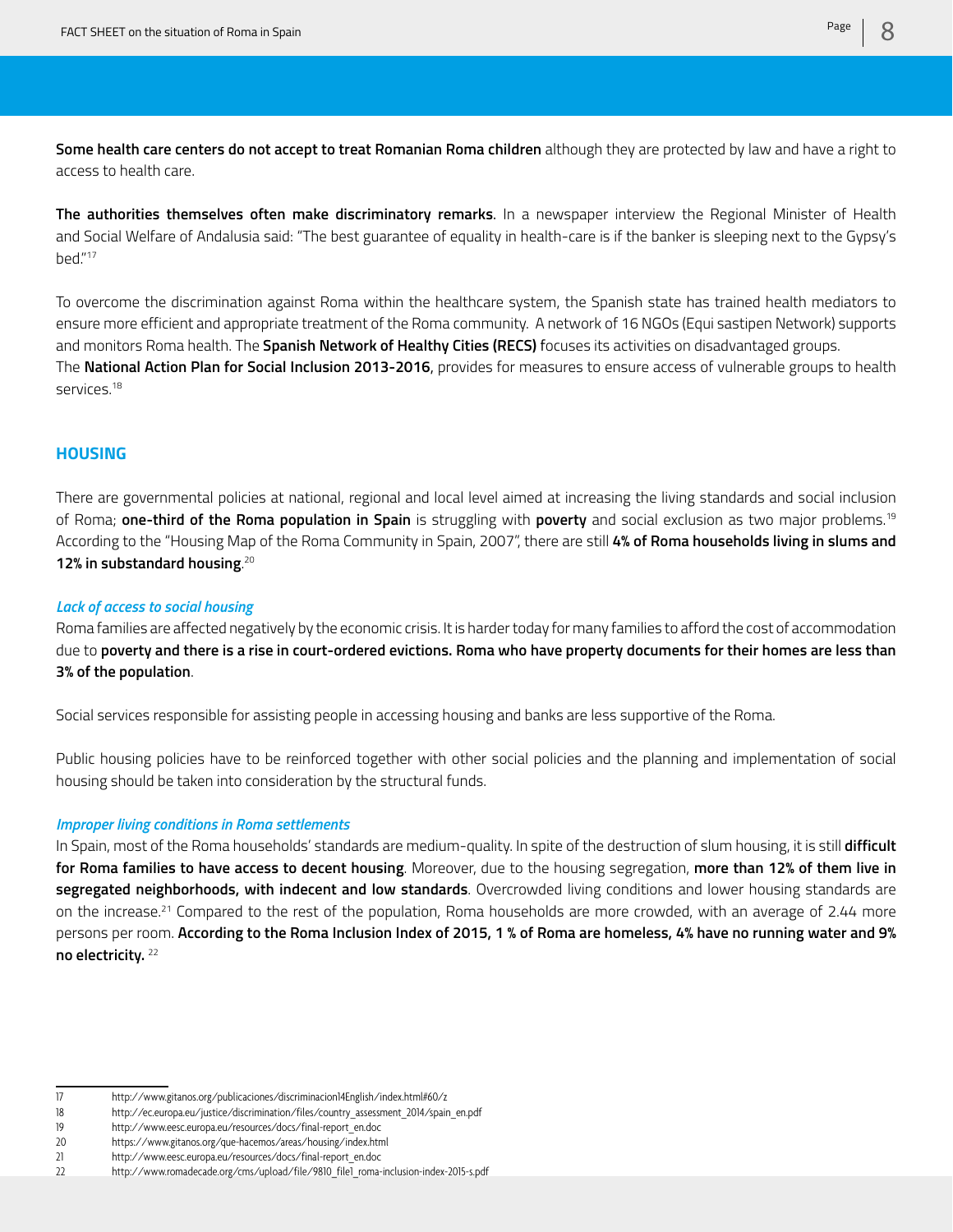**"The State Housing and Rehabilitation Plan 2009-2012"** is still in force and aims to "contribute, together with other administrations, to the eradication of sub-standard housing and slums".

Spain is far ahead of the other European countries in the field of housing but there is still progress to be accomplished to provide the Roma community with proper living conditions and housing standards.<sup>23</sup>

# **PUBLIC PARTICIPATION**

In Spain, the Roma are not represented sufficiently neither at the national nor at the local level and **there are very few Roma who have responsibilities within the political platform**.

#### *Political representation*

In Spain, the perception of politics has gone through a change from a passive state to a mobile and active phase supporting the involvement of citizens and their practice of politics at the regional level. With its changing nature, politics give, particularly to the discriminated communities, an opportunity to participate and involve actively in public affairs <sup>24</sup> Nevertheless, Roma are still **underrepresented. There are only ten Roma candidates elected in the municipal elections of 2015 who have become councilors in their respective municipalities**. 25

On the other hand, **the creation of the State Council of the Roma People (CEPG) and the Institute of Roma Culture are accepted as very significant political decisions**. The CEPG is a counselling "inter-ministerial State institution" which gives place to the Roma community in its governance. Roma organizations see the Council as a constructive and positive step.<sup>26</sup>

#### *Roma culture and media*

**Roma culture is an inevitable element of the Spanish culture as well as the Christian, Arab, and Jewish cultures** which has existed in Spain for 6 centuries and has brought its diversity into many fields like arts, literature, music etc. For instance, today, **Flamenco is known worldwide as a 'gypsy' dance and is identified with Gitanos**.

Nevertheless, the Roma people are also identified with drugs and crime by the majority of the population, which results in rejection. **Television programmes have an impact on prejudices against Roma and perpetuate them since they only give a restricted image of Roma people. The cultural TV programme Palabra de Gitano is a case in point**.

The media is indifferent to the living conditions of the Roma both at the national and transnational level. Although the media has improved during the last ten years, it still does not have a role as a 'bridge' between the Roma community and mainstream society.<sup>27</sup>

**'Pavo Today'** is a promising initiative in the media field. It is launched by FSG as an awareness-raising newspaper for journalists to "invite them to reflect on their responsibility" in shaping the social image of the Roma community and also warning against "malpractice" when necessary.

# *Positive Developments*

<sup>23</sup> http://www.romadecade.org/cms/upload/file/9810\_file1\_roma-inclusion-index-2015-s.pdf

<sup>24</sup> https://www.gitanos.org/upload/83/83/Annual\_Report\_2014\_-\_Discrimination\_and\_the\_Roma\_community.pdf

<sup>25</sup> http://www.unionromani.org/notis/2015/noti2015-06-03.htm

<sup>26</sup> http://www.eesc.europa.eu/resources/docs/final-report\_en.doc

<sup>27</sup> http://www.thelocal.es/20131122/the-crisis-makes-spains-gypsies-even-more-invisible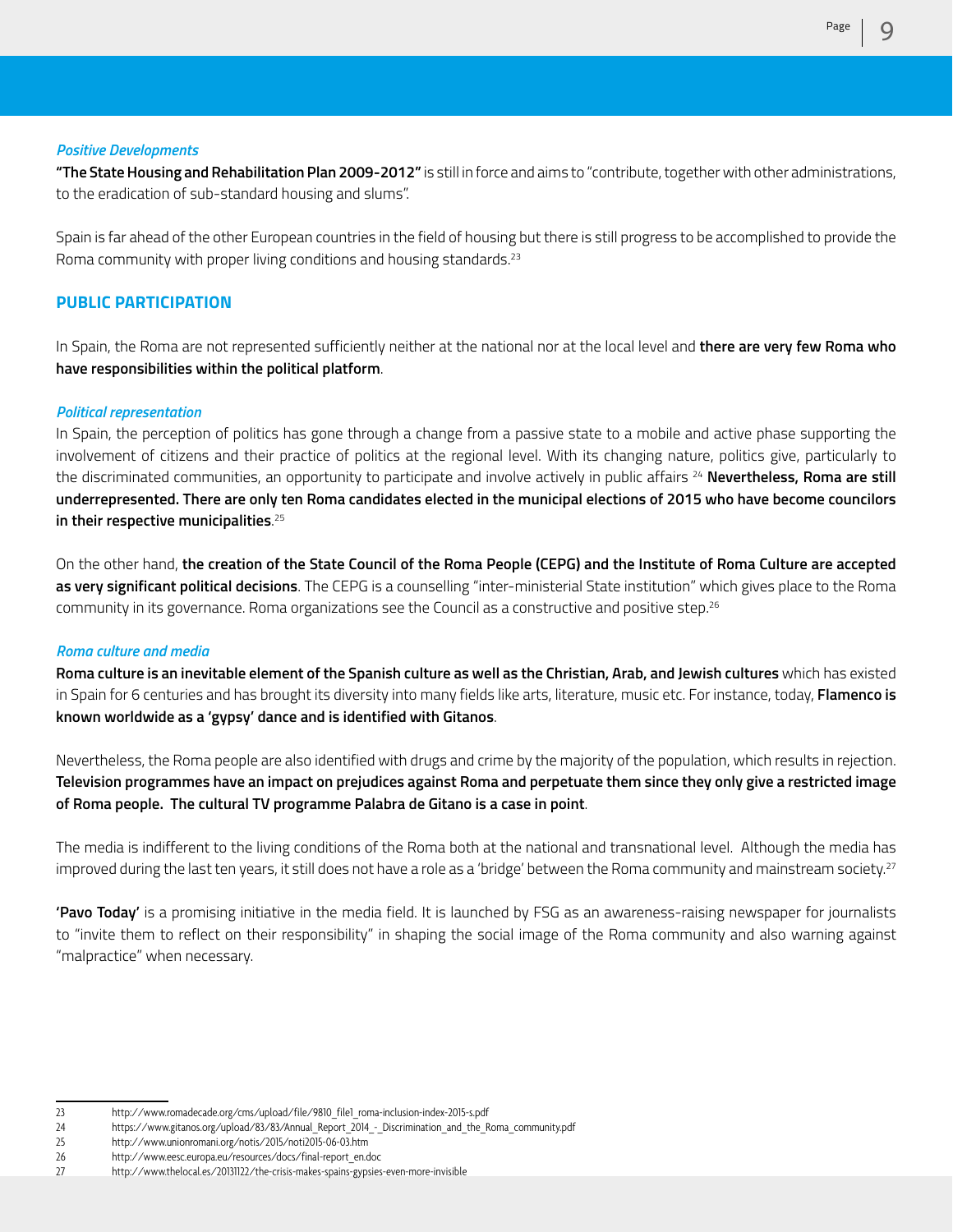**There is a lack of information on Roma and Roma culture in the history books**. In an article entitled 'The Myth of the Spanish Model of Roma Inclusion', it is stated that "**Roma students aren't in the classrooms, and their history isn't in textbooks**" Although, Roma culture has contributed to Spanish culture within their long history of 500 years, **Roma culture is not mentioned in history schoolbooks**. 28 **As a result of the strong repression against Roma culture, the Romani language has not been spoken in Spain since the 18th century. Caló**, a dialect of mixed Spanish words and old Romani words is not spoken by Roma youngsters today. **There is only a few Roma speaking Caló, but is not supported by the education system and the authorities**.

# **RACIST CRIMES**

Despite the efforts to fight against discrimination, racism and xenophobia in all European states, discrimination, hate speech, **anti-Gypsyism, far right demonstrations and hate crime have been on the rise**. 29

#### *Police ill-treatment*

Today, in Spain, the Roma people still face racist **attitudes and prejudices of the police forces towards Roma**: 30

- In "Huesca's party district", a young Roma involved in a fight hit a police officer. The event was widely reported in the media with an emphasis on the fact that the person involved in the fight was a Roma. As a result of the social tension following similar incidents, a meeting was held with the head of the FSG's Equal Treatment Department to solve potential future conflicts. Nevertheless, the Police Commissioner was less interested in conflict resolution. During the meeting he said: "obviously a Gypsy is more suspect of criminal behaviour than anyone else" (2013).
- In the town of Ansoáin, a young Roma girl was accused of stealing some articles from a supermarket where she was shopping with a friend of hers. The shop manager called the police and upon their arrival, they examined the shopping bags and found no stolen goods. Nonetheless the young girl was called to appear in court a few weeks later and was asked by the prosecutor to sign a plea of six days imprisonment on weekends and/or holidays. Feeling threatened and scared, she signed the plea. (2013)
- In Barcelona, discrimination by the police officers in public areas happens regularly. A group of Romanian Roma was chased away by the police in a popular plaza, where they were eating and resting. The cleaning services were asked to remove their trolleys without even allowing them to take their personal belongings. The reaction of the police is not a result of a disorderly behaviour since they were not making any excessive noise. The attitude of the police is not based on evidence but is a result of "pure prejudice". (2013)

**Roma also face negative attitudes rooted in "deep suspicion" among the society. Police stop Roma and ask for their identification papers 10 times more compared to the people with Caucasian appearance.31**

**First Action Protocol for Police and Security Forces in Cases of Hate Crime** was introduced in December 2014 to make police officers aware of hate crimes and react more consciously. Information on hate crimes is given through the website of the Ministry of the Interior to increase the awareness of hate crime victims. They are able to get information brochures to recognize a hate crime and report it to the police and security forces when necessary.<sup>32</sup>

<sup>28</sup> https://www.opensocietyfoundations.org/voices/myth-spanish-model-roma-inclusion

<sup>29</sup> http://ec.europa.eu/transparency/regdoc/rep/1/2015/EN/1-2015-299-EN-F1-1.PDF

<sup>30</sup> https://www.gitanos.org/upload/83/83/Annual Report 2014 - Discrimination and the Roma community.pdf

<sup>31</sup> https://www.opensocietyfoundations.org/voices/myth-spanish-model-roma-inclusion

<sup>32</sup> https://www.gitanos.org/upload/83/83/Annual\_Report\_2014\_-\_Discrimination\_and\_the\_Roma\_community.pdf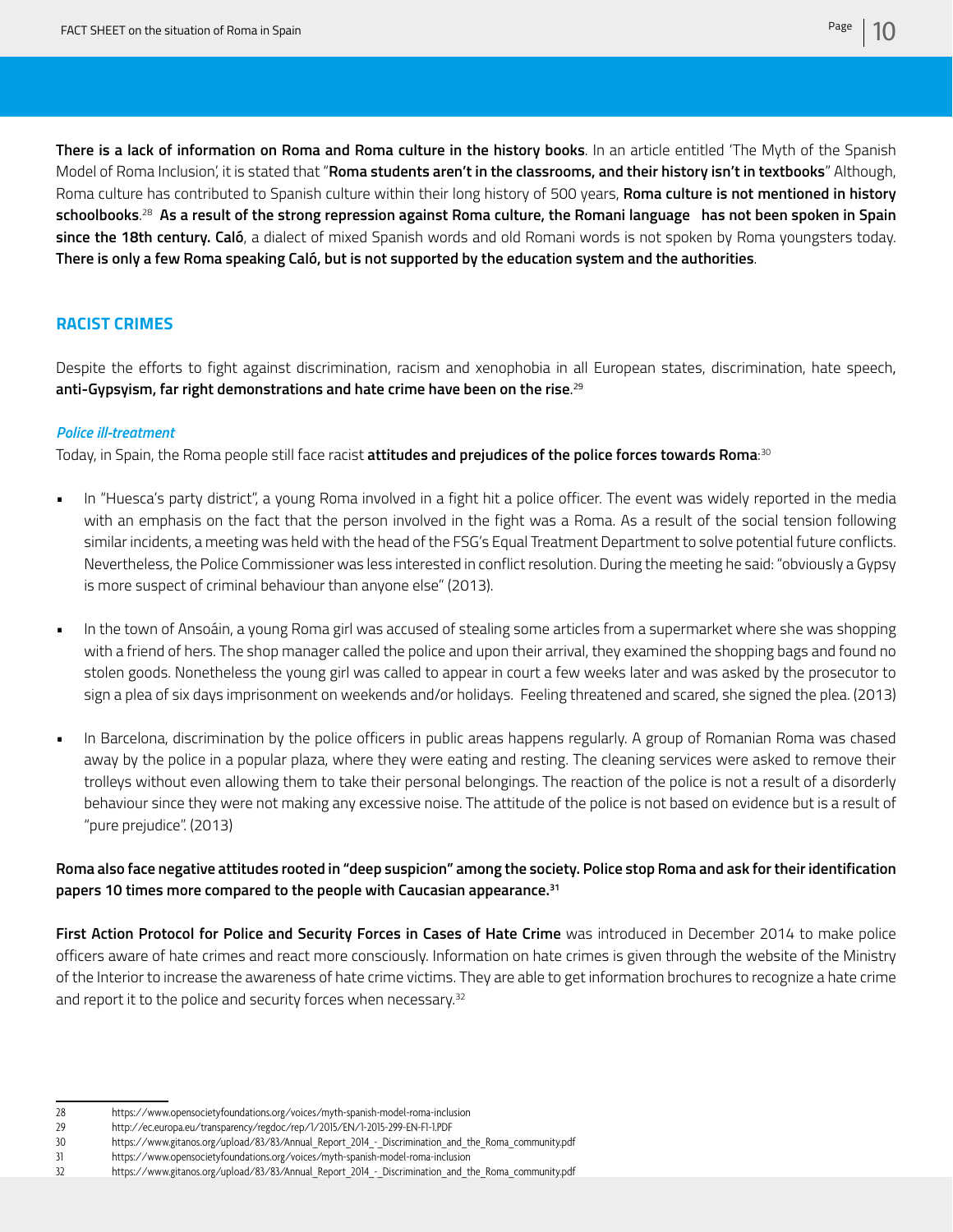#### *Hate speech*

Spain publishes hate crime reports annually and according to OSCE ODIHR's hate crime reports there were 1168 hate crimes recorded in 2013. Due to the bias against Roma only a few incidents have been reported. The Cabinet for Social Studies reported a series of incidents of damage to property, during which the tyers of vans owned by Roma people were slashed. T**he Movement against Intolerance** reported one physical assault carried out by a group against a couple.33 **Discrimination against Roma** and Roma culture is most evident on Internet. Today, with the widespread use of the **social networks and platforms, there are many discriminatory and racist materials and hate speeches targeting Roma**. For instance, an account called 'Anti-Gitanos' on several platforms such as YouTube, Twitter and Facebook, has published the picture of a funeral with the caption: **"A good Gypsy is a dead Gypsy"**. 34

#### *Positive developments*

A transnational project "**NET-KARD**", ran in 2013-2014, aimed to prevent discrimination against Roma, assist victims to promote cooperation among key actors and provide the lawyers, jurists, police service, Roma associates and media professionals with a series of practical guides on fighting anti-Roma discrimination.35 "**Dosta!**", a campaign funded by the government and realized by NGOs, also aims at raising awareness. "Hate attorneys" in 50 provinces of Spain<sup>36</sup> have a significant role fighting against hate crimes and discrimination.

A campaign **#YoNoSoyTrapacero**/ **#YoNoSoyTrapacera** (**#I am not a swindler!**) a social awareness campaign, referring to both genders grammatically, puts a focus on the discrimination towards the Roma community, pointing out t**he use of the word 'Gitano' in the last printed edition of the dictionary of the Royal Spanish Academy**. 37 The campaign's main objective is to create awareness among the society, particularly through social platforms with a video. It widely uses the social networks. **The campaign succeeded and reached its aim by maintaining the change in the on-line edition of the dictionaries**. Second target is the update of the printed edition.<sup>38</sup>

<sup>33</sup> http://hatecrime.osce.org/spain

<sup>34</sup> https://www.gitanos.org/upload/83/83/Annual\_Report\_2014\_-\_Discrimination\_and\_the\_Roma\_community.pdf

<sup>35</sup> http://ec.europa.eu/justice/discrimination/files/roma\_communication2015\_en.pdf

<sup>36</sup> http://ec.europa.eu/justice/discrimination/files/country\_assessment\_2014/spain\_en.pdf

<sup>37</sup> https://www.gitanos.org/actualidad/archivo/111180.html

<sup>38</sup> http://www.theguardian.com/world/2015/oct/16/spanish-dictionary-row-gypsy-swindlers-definition-offensive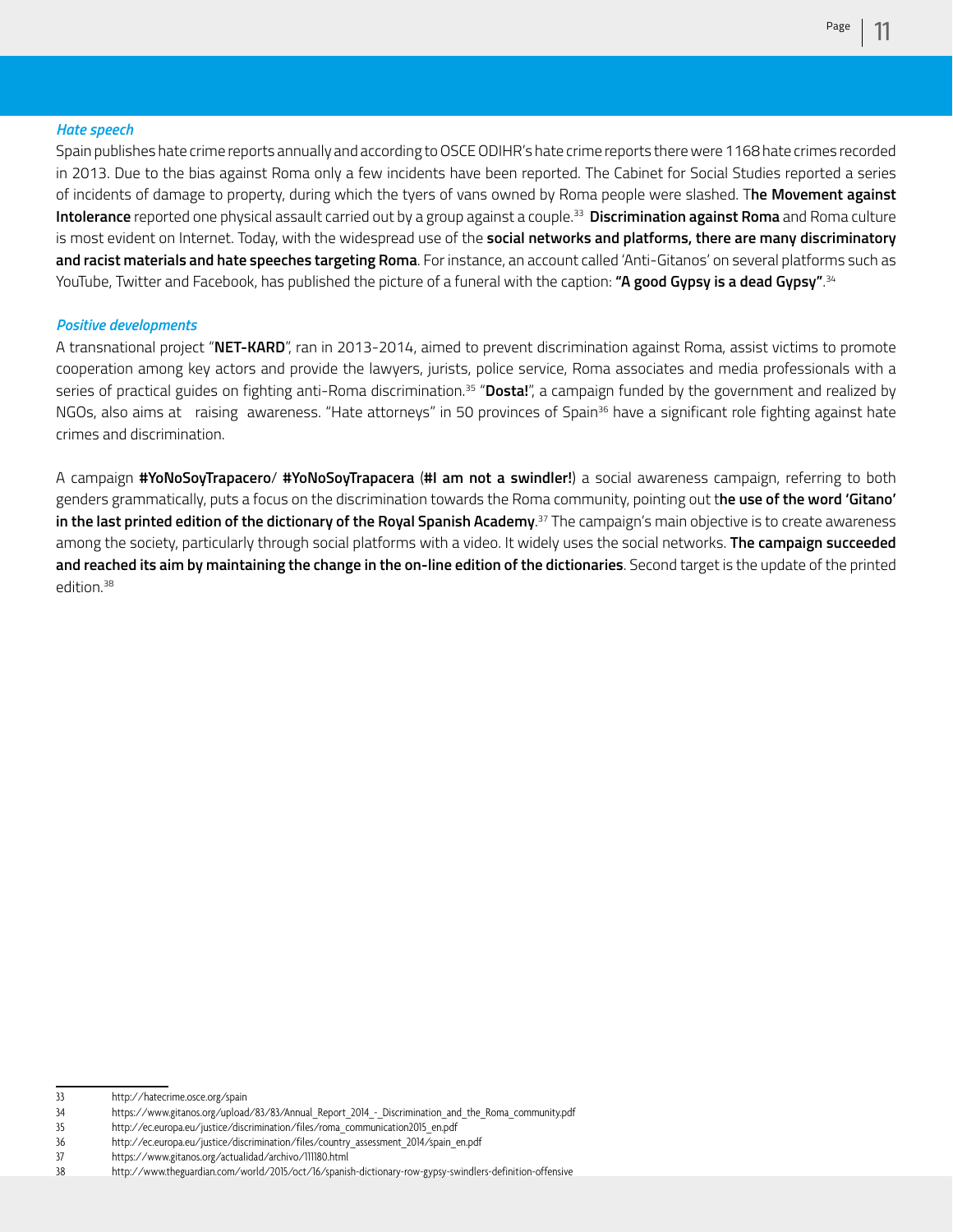# **GENDER EQUALITY AND ROMA WOMEN**

**Roma women are in a more vulnerable position in social life, education, health and employment, compared to Roma men39**. Roma women are accepted as the "main driving force behind the transformation of the Roma community". They are members of a patriarchal society and correspondingly a victim of "dual-discrimination" due to the resistance of the male in their society and the discrimination of the mainstream society. **Yet, Roma women in Spain are defined to be "a role model in Europe".** They are willing to take education and support their daughters' education as well. **They manage to complete their university education for their career plans more than the men and the number of women with university degrees is rising gradually even if it is not very high yet**. Education is a key element of their personal and future professional development.40

Within the labour market, **unemployment of Roma women is quite significant**. In the services sector, they have low-skilled jobs and encounter prejudices and stereotypes from their employers who prevent them from getting high profile jobs. **There is still not a high number of Roma women actively involved in politics.**

**Violence against women (VAW) still exists in the Roma community. EMPOW-AIR** is a project mainly based on preventing and detecting violence against women and raising awareness by conducting research, generating appropriate tools and promoting the empowerment of Roma women. The project was launched by SURT, a Spanish women foundation; following a request by Romani women, to take action against violence against them.<sup>41</sup> One of the most significant steps of the project is to carry the issue of violence against Romani women to a political level to be able to take action more efficiently.

<sup>39</sup> http://www.eesc.europa.eu/resources/docs/final-report\_en.doc

<sup>40</sup> https://www.gitanos.org/upload/83/83/Annual\_Report\_2014\_-\_Discrimination\_and\_the\_Roma\_community.pdf

<sup>41</sup> http://ec.europa.eu/justice/discrimination/files/roma\_stories\_2013/spain\_en.pdf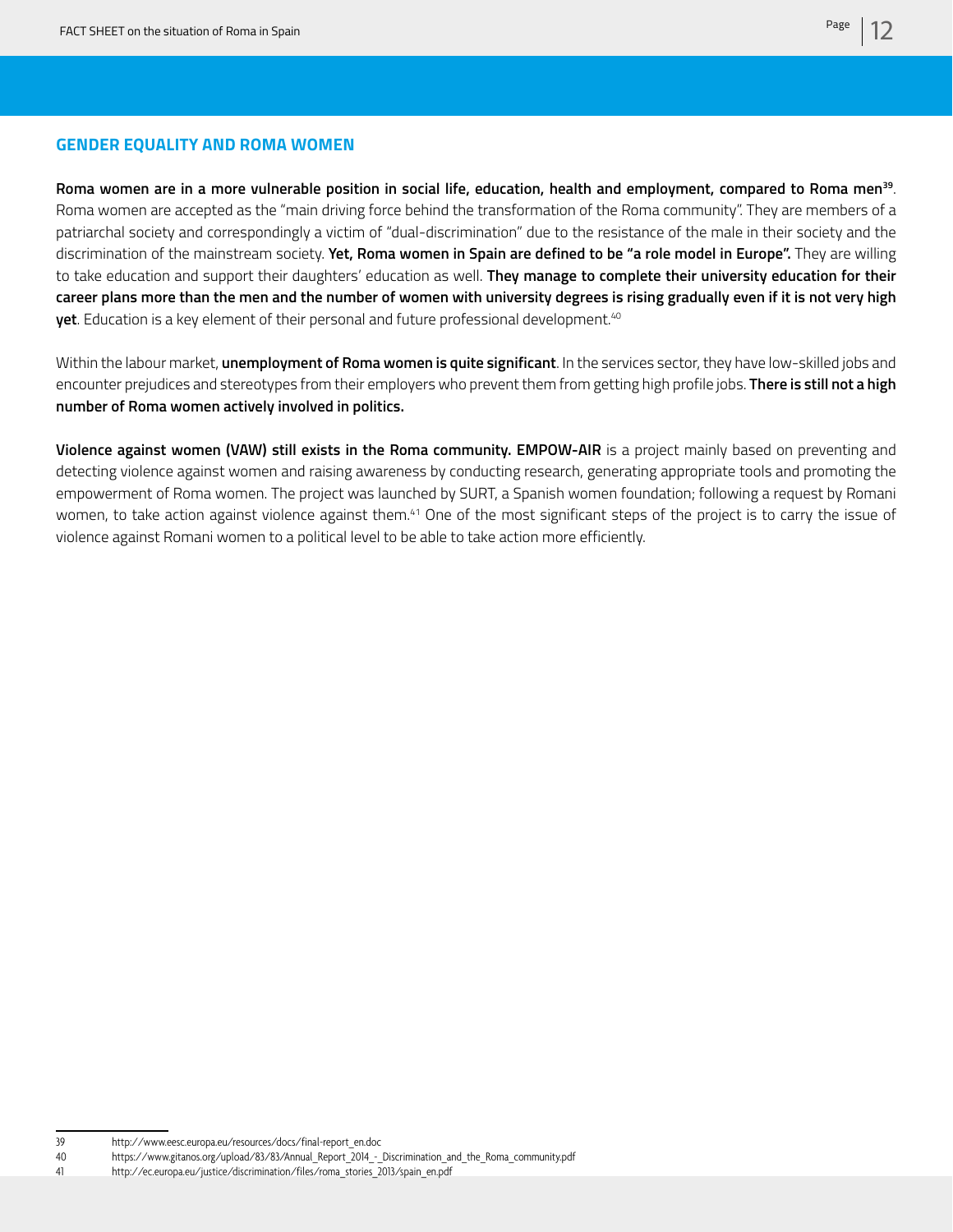# **RECOMMENDATIONS**

# **GENERAL**

- The Spanish authorities should begin collecting data which will ensure that special measures in education, housing, health and employment are designed and implemented in favour of the Roma on the basis of their actual needs and that their implementation will be monitored and their effectiveness regularly checked.
- The Spanish government should ensure that the global economic crisis does not prevent the implementation of national and local programmes for Roma inclusion.

# **ANTI-DISCRIMINATION**

- Disaggregated data should be collected on discrimination, with due respect for the principles of confidentiality, informed consent and voluntary self-identification, for the purpose of combating racial discrimination.
- The Spanish government should introduce a criminal law provision expressly considering racist motivation as an aggravating circumstance for any offence.
- Spain should recognise anti-Gypsyism as a specific form of racism and reinforce existing efforts to design awareness-raising campaigns to debunk myths and prejudice about the Roma. The first step should be to recognise past abuses against the Roma, establishing an official commemoration of the Roma Holocaust and its inclusion in the schoolbooks. In doing so, Spain would also tackle the denial of the Roma genocide in considering it as a racist crime which falls under abuse of rights.<sup>42</sup>

# **EDUCATION**

- The Spanish authorities must engage in improving the conditions for the early inclusion of Roma children in kindergartens and primary schools.
- Practices for teaching children with linguistic deficiencies should be enhanced.
- Specific activities aiming at the inclusion of Roma pupils should be offered so that they obtain a sense of achievement, enhance their confidence and develop a sense of belonging to the educational and social environment.
- The authorities must accentuate their efforts on including Roma culture in schools and to preserve their cultural identity. The practice of Roma assistants must be encouraged, since schools recognise them as important links in their efforts to improve education.
- Spain should refrain from cutting budgets allocated to Roma cultural and educational activities.

# **EMPLOYMENT**

- The Spanish government must strengthen its efforts to support the training of Roma individuals and to improve their job opportunities.
- Discriminatory practices must be prevented by all legal means.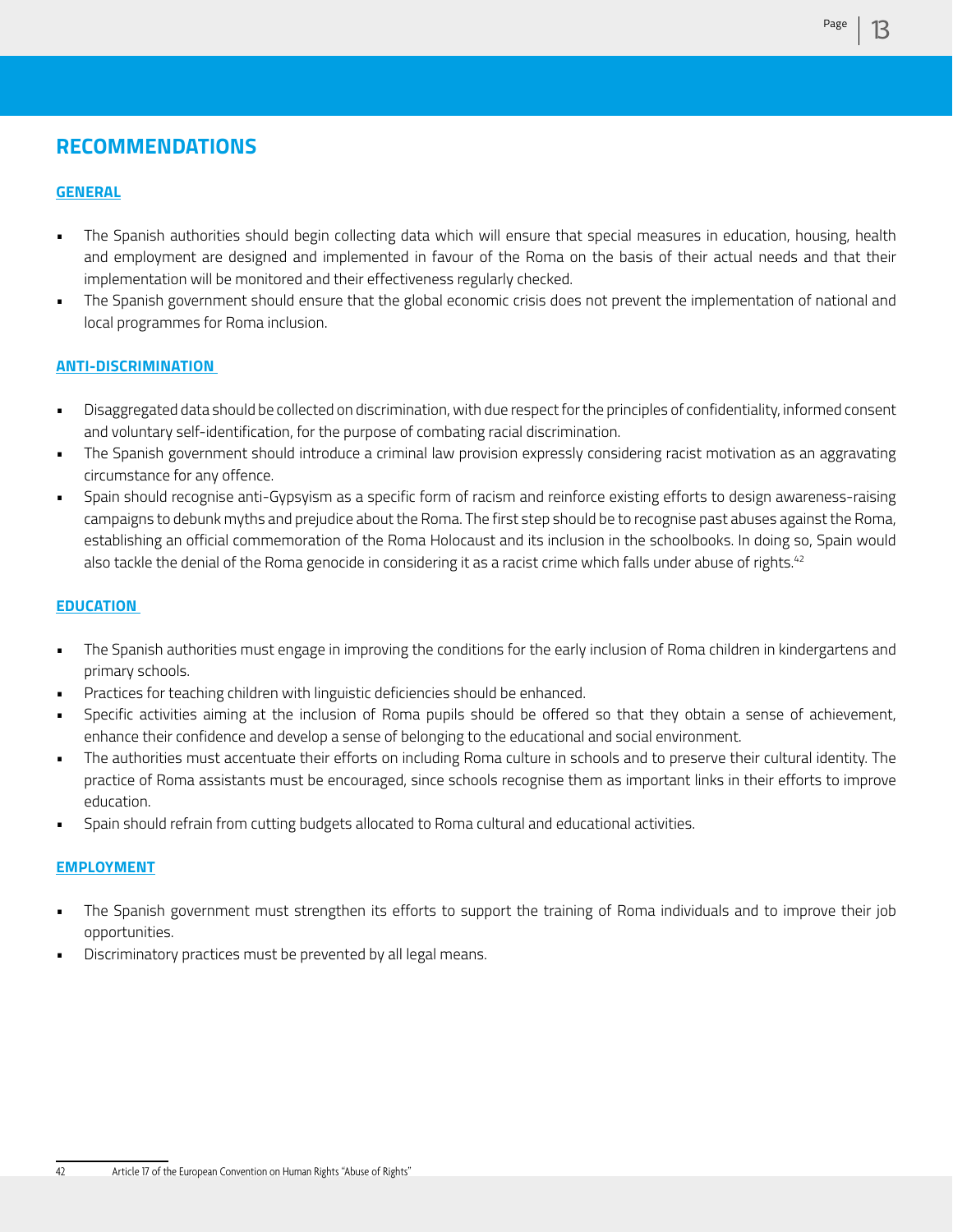#### **HEALTH**

- Spain must urgently address the poor health status of Roma by improving the access to healthcare, physically and financially and also by reinforcing aid programmes and increasing the number of health mediators.
- Preventive health campaigns and health education, targeted at specific Roma issues, especially concerning sexual and reproductive health, addictive substance use and vaccinations, should be reinforced.

#### **HOUSING**

- The Spanish government should take all necessary measures to arrange conditions in Roma settlements.
- Spain must ensure access to safe water in all Roma settlements.
- The Spanish authorities must prevent spatial segregation, including the monitoring of plans and housing programmes as well as provides housing capacities outside of Roma settlements.
- The Spanish authorities must, in accordance with international law, ensure the clear prohibition of forced evictions. They must ensure that possible evictions are only carried out after consulting the communities and after taking appropriate legal safeguards, including the provision of suitable alternative accommodation.

## **RACIST CRIMES**

• The Spanish government should ensure to take all necessary measures to prevent the discrimination of Roma and assist the victims of hate crimes aiming at raising awareness of the police forces towards Roma by necessary actions and policies.

#### **PUBLIC PARTICIPATION**

- Spain should further its support, financially and materially, to the Romani language and culture.
- Spain should focus more on increasing the political participation of Roma, to be elected in local, regional and national bodies.

# **GENDER EQUALITY AND ROMA WOMEN**

- The Spanish government must ensure that Roma women do not encounter discrimination not only in the mainstream society but also in their own community and take all necessary measures to maintain their equality within the social life, education, health and employment.
- Roma women should be encouraged to have education and motivate their children to attend and stay in school.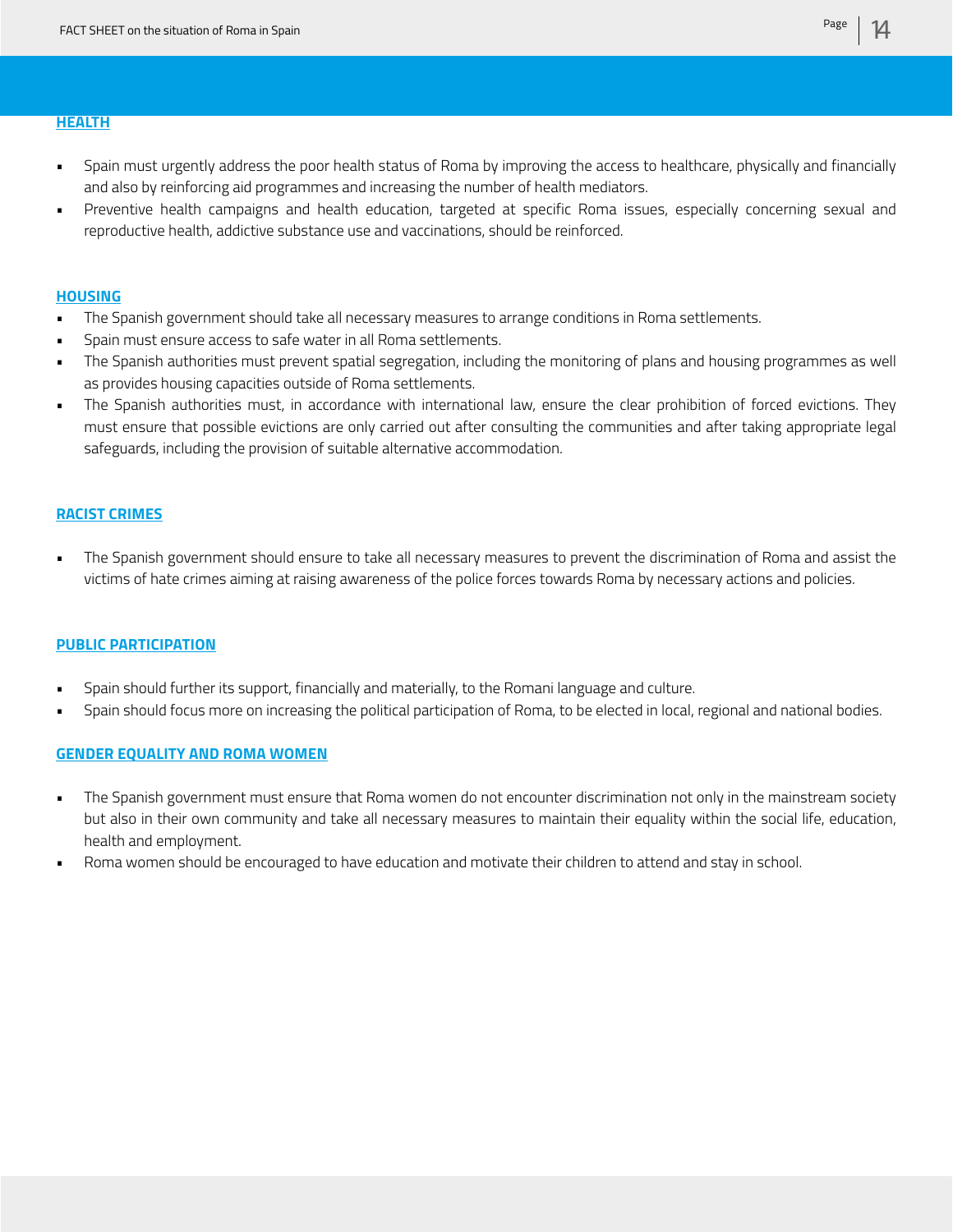- http://ec.europa.eu/justice/discrimination/files/roma\_spain\_strategy2\_es.pdf
- http://www.gitanos.org/publicaciones/informecrisis/
- http://www.romadecade.org/cms/upload/file/8559\_file1\_school-segregation-of-romani-students-in-spain.pdf
- http://ec.europa.eu/justice/discrimination/files/roma\_communication2015\_en.pdf
- http://ec.europa.eu/justice/discrimination/files/roma\_country\_factsheets\_2014/spain\_en.pdf
- http://ec.europa.eu/justice/discrimination/files/roma\_childdiscrimination\_en.pdf
- http://federacionkamira.org.es/descargas/School-segregation-report-EN-17-Julio-2012-FINAL-1.pdf
- http://www.romadecade.org/cms/upload/file/9810\_file1\_roma-inclusion-index-2015-s.pdf
- https://www.gitanos.org/upload/53/77/FSG\_AR\_2014\_SUMMARY.pdf
- http://www.msssi.gob.es/ssi/familiasInfancia/inclusionSocial/poblacionGitana/docs/SpanishRomaStrategy.pdf
- http://ec.europa.eu/justice/discrimination/files/roma\_stories\_2013/spain\_en.pdf
- http://www.neujobs.eu/sites/default/files/publication/2014/04/D19.4\_policybrief\_review%20(1).pdf
- http://www.eesc.europa.eu/resources/docs/final-report\_en.doc
- https://www.gitanos.org/upload/83/83/Annual\_Report\_2014\_-\_Discrimination\_and\_the\_Roma\_community.pdf
- https://www.gitanos.org/actualidad/archivo/111180.html
- http://ec.europa.eu/justice/discrimination/files/roma\_spain\_strategy\_en.pdf
- http://hatecrime.osce.org/spain
- http://www.theguardian.com/world/2015/oct/16/spanish-dictionary-row-gypsy-swindlers-definition-offensive
- http://www.thelocal.es/20131122/the-crisis-makes-spains-gypsies-even-more-invisible